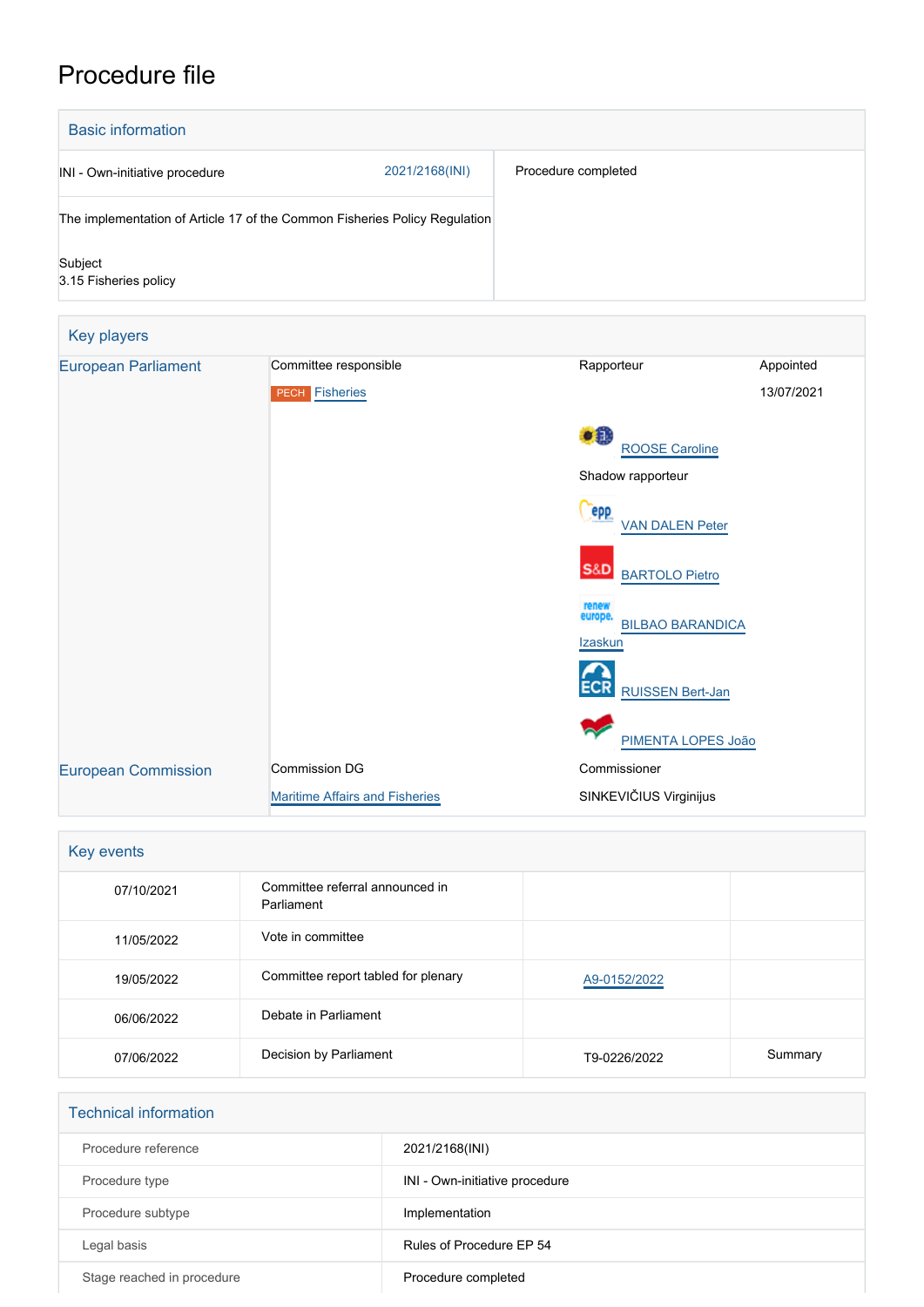| Committee dossier                                   | PECH/9/07125 |            |    |         |  |
|-----------------------------------------------------|--------------|------------|----|---------|--|
| Documentation gateway                               |              |            |    |         |  |
| Committee draft report                              | PE702.988    | 16/12/2021 | EP |         |  |
| Amendments tabled in committee                      | PE704.804    | 02/02/2022 | EP |         |  |
| Committee report tabled for plenary, single reading | A9-0152/2022 | 19/05/2022 | EP |         |  |
| Text adopted by Parliament, single reading          | T9-0226/2022 | 07/06/2022 | EP | Summary |  |

## The implementation of Article 17 of the Common Fisheries Policy Regulation

The European Parliament adopted by 482 votes to 103, with 47 abstentions, a resolution on the implementation of Article 17 of the Common Fisheries Policy Regulation.

With this resolution, Parliament examines how Member States allocate the fishing opportunities they are given at EU level and whether this is in line with their obligations under the Common Fisheries Policy (CFP) and consistent with the wider objectives of the CFP.

Members recalled that under Article 17 of the CFP regulation, Member States must use transparent and objective criteria, including those of an environmental, social and economic nature, when allocating the fishing opportunities available to them under the CFP regulation. These criteria may include the environmental impact of the fishery, compliance history, contribution to the local economy and historical catch records.

#### Use of objective and transparent criteria

Parliament noted that there is a lack of transparency and that several Member States do not publish the criteria they apply when allocating fishing opportunities and encouraged them to make these criteria public and easily accessible. It called on the Commission to initiate infringement proceedings against Member States that do not respect their obligations regarding transparency in the allocation of fishing opportunities.

Although it is for Member States to decide how fishing opportunities are allocated to vessels flying their flag, Article 16(6) of the CFP Regulation requires Member States to inform the Commission of the method of allocation chosen, and thus of how Article 17 is implemented. However, the assessment of the social dimension of the CFP carried out by the Scientific, Technical and Economic Committee for Fisheries (STECF) shows that by 2020, only 16 of the 23 Member States had responded to the Commission's request in this regard.

The resolution stressed the importance of making progress on transparency throughout the EU with regard to the criteria for allocating fishing opportunities and their practical application. Information on the functioning of the system of fishing opportunities, including the method of allocation, should be easily understandable by operators and stakeholders so as to promote a coherent and rules-based method of allocation, which allows for better monitoring, a level playing field for all those involved and greater predictability for fishermen.

Member States are invited to make public their respective methods of allocating fishing opportunities, in compliance with the relevant data protection legislation.

Members believe that allocation methods should be developed with the participation of fishing communities, regional authorities and other relevant stakeholders, and should include safeguards such as notice periods to allow fishermen to adapt in case Member States decide to change their allocation method.

Member States are invited to: (i) design allocation systems so as to guarantee their simplicity and, in the long run, to allow operators and stakeholders to monitor the criteria and the allocation process; (ii) ensure a level playing field and equal opportunities for all fishermen, in order to allow fair access to marine resources.

### Use of environmental, social and economic criteria

The resolution noted that there have been no reports from the Commission of changes in allocation methods by Member States since the entry into force of the CFP reform and the entry into force of Article 17 of the CFP Regulation, suggesting that the 2013 CFP reform has not had a major impact on allocation methods. Historic catch levels are currently the most common criteria applied by Member States to distribute fishing opportunities.

Parliament noted that the available data show that only some Member States use environmental, social or economic criteria to allocate fishing opportunities and that, if they are used, they do not carry much weight in the final allocation.

Members welcomed the fact that the current allocation methods, which are largely based on historical rights, provide a certain level of economic stability in the fisheries sector, but recognise that they contribute in some cases to reinforcing trends, such as economic concentration in the fisheries sector, which distort competition, create barriers to entry for newcomers and make the sector unattractive to new young fishermen. In some cases, these methods do not provide sufficient incentives for fishermen who use fishing practices with a lower environmental impact, and do not offer fair opportunities to all fishermen, including small-scale fishermen.

#### The Commission is invited to:

- ensure that each Member State concerned allocates fishing opportunities in accordance with the CFP Regulation and, in particular, Article 17, using transparent and objective criteria, including those of an environmental, social and economic nature;

- work more proactively with the Member States concerned on the implementation of the provisions of Article 17 of the CFP Regulation and continue to assist Member States in using transparent and objective criteria when designing their method of allocating fishing opportunities, for example by publishing guidelines.